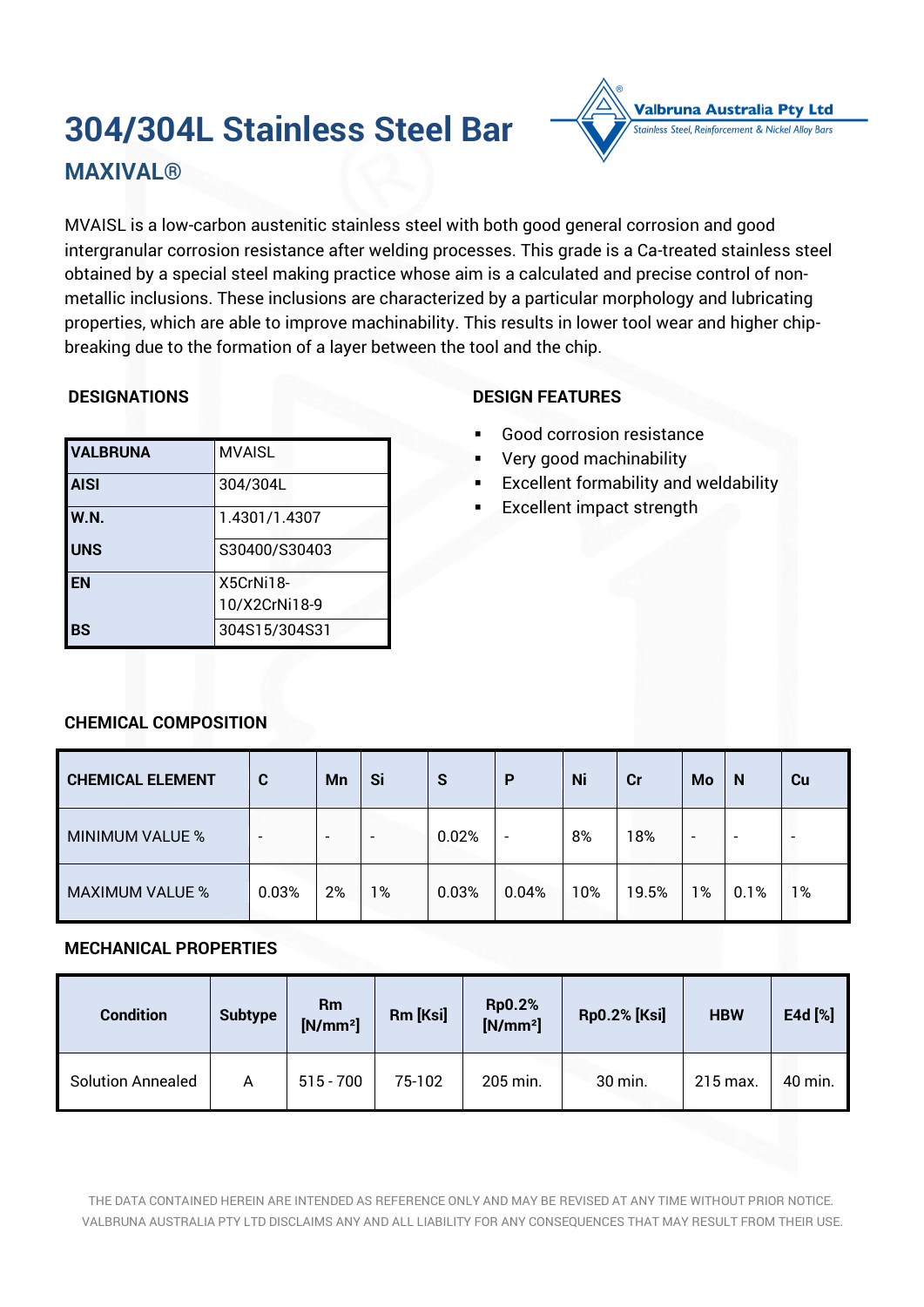## **PHYSICAL PROPERTIES**

| <b>Physical Property</b>        | SI / Metric Units                        | US / BS Imperial Units               |
|---------------------------------|------------------------------------------|--------------------------------------|
| Density                         | $7.9 \text{ kg/dm}^3$                    | $0.285$ lb/in <sup>3</sup>           |
| Specific Thermal Capacity 20° C | 500 J/ $(kg·K)$                          | $0.119$ Btu/lb°F                     |
| Thermal conductivity 20° C      | 15 W/(m·K)                               | 104.002 Btu in/ ft <sup>2</sup> h °F |
| Thermal expansion 20° - 100° C  | $16(10^{-6}/K)$                          | 8.889 $(10^{-6}/^{\circ}F)$          |
| Electrical Resistivity 20° C    | $0.73 \Omega \cdot \text{mm}^2/\text{m}$ | $28.74 \mu \Omega$ in                |
| Modulus of Elasticity 20° C     | 200 GPa                                  | 29007.548 ksi                        |

# **HEAT TREATMENT**

| <b>Description of condition</b> | <b>Condition</b> | Minimum temperature °C | Maximum temperature °C | Cooling |
|---------------------------------|------------------|------------------------|------------------------|---------|
| Solution Annealed               | A                | 1040                   | 1100                   | Water   |

#### **APPLICATIONS**

MVAISL is suitable for the fabrication of many products such as flanges, valves, bolting, pumps shafts, food /beverages industry equipment , storage tanks, contact with many organic chemicals and parts working in mild to medium corrosive environments.

# **CORROSION RESISTANCE**

MVAISL is resistant to fresh water, many organic chemicals and inorganic compounds, atmospheric corrosion, rural applications and sterilizing solutions where the chloride level is very low. Pitting and crevice corrosion may occur in chloride environments if concentration, pH and temperature are at determinate levels. As with other standard austenitic grades, MVAISL suffers from stress corrosion cracking, about forty degrees ( C°) above room temperature and with certain levels of stress and halogen concentration. Strain hardened structures increase the risk of stress corrosion cracking. It should be noted that this grade, as for every kind of stainless steel, surfaces should be free of contaminant and scale, heat tint, and passivated for optimum resistance to corrosion.

#### **WELDABILITY**

MVAISL has a different behaviour when compared to standard grades of similar alloy composition due to its special steel making process because its Calcium –treated process influences the surface tension of liquid and the regular morphology and geometry of the fused (weld) zone. Using the correct filler may reduce or overcome the difficulties of geometry. MVAISL has a special chemical composition which helps to avoid solidification cracks in the fused-zone of autogenous welds due to a special Ferrite balance. In solid state joining such as Friction Welding, MVAISL may not provide a quality bond line.